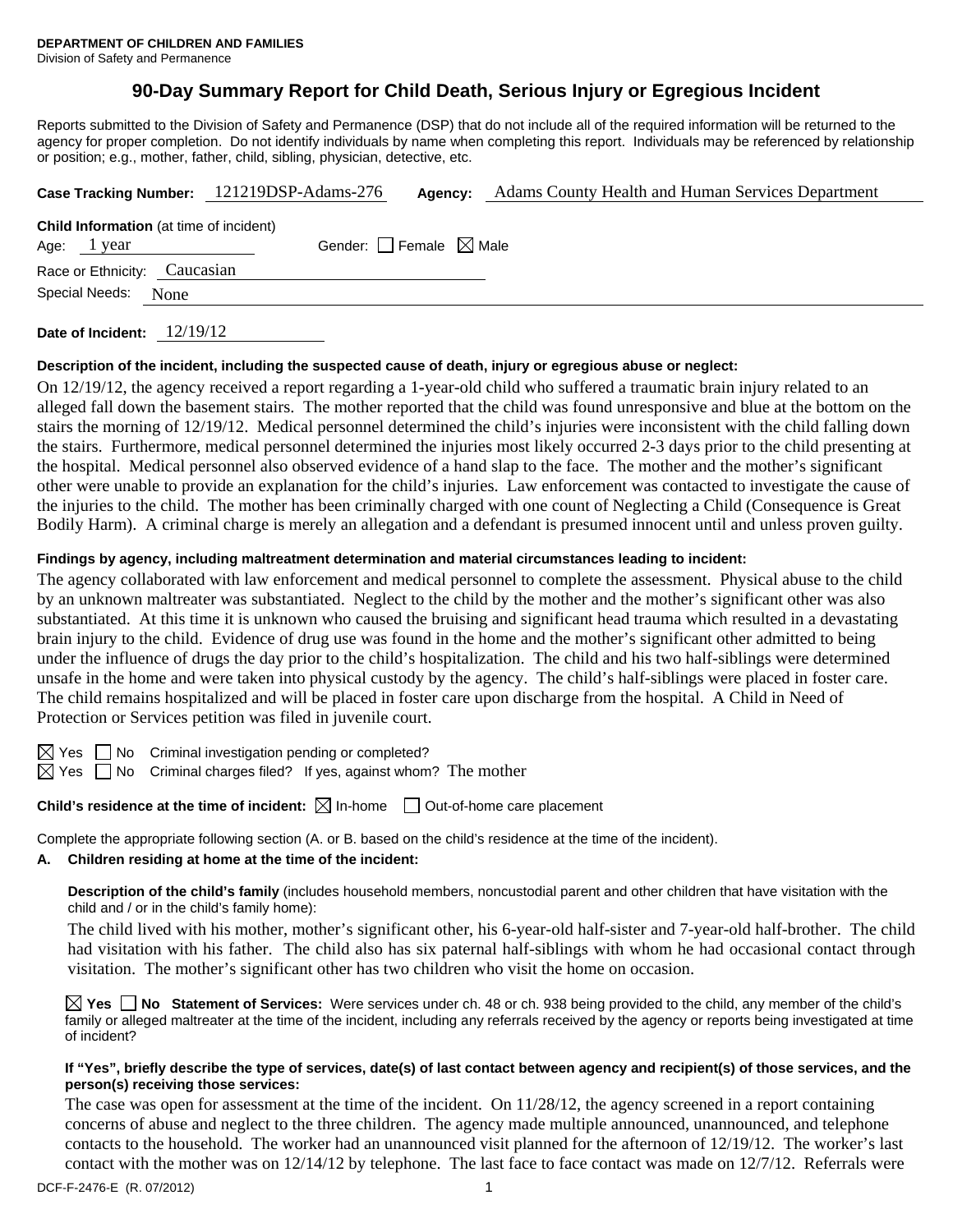made for services within the community; however, the mother declined to participate.

### **Summary of all involvement in services as adults under ch. 48 or ch. 938 by child's parents or alleged maltreater in the previous five years:** (Does not include the current incident.)

The mother received ongoing case management services and economic support through a Consent Decree from 5/30/10 through 1/10/12 in Marquette County.

#### **Summary of actions taken by the agency under ch. 48, including any investigation of a report or referrals to services involving the child, any member of the child's family living in this household and the child's parents and alleged maltreater.** (Does not include the current incident.)

(Note: Screened out reports listed in this section may include only the date of the report, screening decision, and if a referral to services occurred at Access. Reports that do not constitute a reasonable suspicion of maltreatment or a reason to believe that the child is threatened with harm are not required to be screened in for an initial assessment, and no further action is required by the agency.)

On 2/6/09, Marquette County screened in a services report. The family was referred to the Community Response Program.

On 2/20/09, Marquette County screened in a report alleging neglect to the child's half-siblings. Neglect was unsubstantiated and the agency closed the case.

On 4/28/10, Marquette County screened in a report alleging neglect to all three children. Neglect was substantiated. The agency provided ongoing case management services under a Consent Decree until 1/10/12.

On 5/27/11, Marquette County screened out a services report.

On 11/27/11, Marquette County screened out a services report.

On 9/24/12, Marquette County screened out a services report.

On 10/4/12, Marquette County screened in a report alleging neglect. Neglect was unsubstantiated and the agency closed the case.

On 11/28/12, the agency screened in a report alleging abuse and neglect. Abuse and neglect were unsubstantiated.

## **Summary of any investigation involving the child, any member of the child's family and alleged maltreater conducted under ch. 48 or ch. 938 and any services provided to the child and child's family since the date of the incident:**

The agency screened in and assessed the allegations of physical abuse and neglect to the child resulting in a traumatic brain injury. Physical abuse by an unknown maltreater was substantiated. Neglect by the mother and the mother's significant other was also substantiated. The children were determined unsafe and taken into physical custody by the agency. The child's half-siblings were placed in foster care. The child remains hospitalized and will be placed in foster care upon discharge from the hospital. A Child in Need of Protection or Services petition was filed in juvenile court and the family continues to receive ongoing case management services.

## **B. Children residing in out-of-home (OHC) placement at time of incident:**

## **Description of the OHC placement and basis for decision to place child there:**

## **Description of all other persons residing in the OHC placement home:**

**Licensing history:** Including type of license, duration of license, summary of any violations by licensee or an employee of licensee that constitutes a substantial failure to protect and promote the welfare of the child.

## **Summary of any actions taken by agency in response to the incident:** (Check all that apply.)

|             | Screening of Access report                           |             | Attempted or successful reunification                |
|-------------|------------------------------------------------------|-------------|------------------------------------------------------|
| XIXIX       | Protective plan implemented                          |             | Referral to services                                 |
|             | Initial assessment conducted                         |             | Transportation assistance                            |
|             | Safety plan implemented                              |             | Collaboration with law enforcement                   |
| NNI<br>Si   | Temporary physical custody of child                  |             | Collaboration with medical professionals             |
|             | Petitioned for court order / CHIPS (child in need of |             | Supervised visitation                                |
|             | protection or services                               |             | Case remains open for services                       |
| $\boxtimes$ | Placement into foster home                           |             | Case closed by agency                                |
|             | <b>Placement with relatives</b>                      | $\bowtie$   | Initiated efforts to address or enhance community    |
| 习           | Ongoing Services case management                     |             | collaboration on CA/N cases                          |
|             |                                                      | $\boxtimes$ | Other (describe): Staff participation in child abuse |
|             |                                                      |             | trainings                                            |
|             |                                                      |             |                                                      |